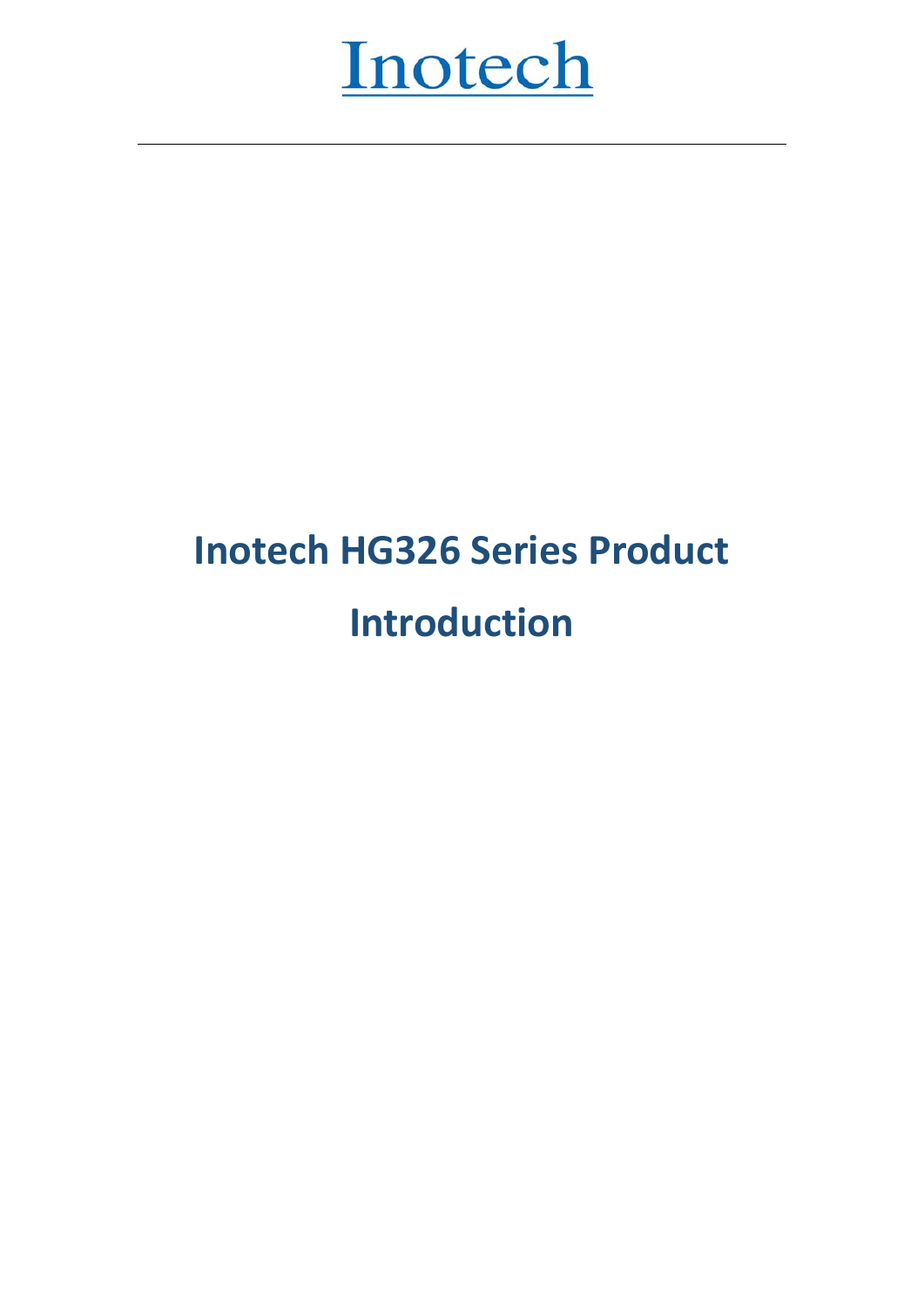#### Product Overview

| <b>Product</b>  |                 | <b>Type</b>               |  |
|-----------------|-----------------|---------------------------|--|
|                 | HG326UEG        | 1EPON+4GE+2POTS+WiFi      |  |
|                 | <b>HG326RE</b>  | 1EPON+4GE+2POTS+WiFi      |  |
| <b>EPON ONU</b> | HG326ACE        | 1EPON+4GE+2POTS+WiFi      |  |
|                 | V2800EW         | 1EPON+4GE+2POTS+WiFi+CATV |  |
|                 | <b>HG324E</b>   | 1EPON+4GE+2POTS           |  |
|                 | <b>HG326UGG</b> | 1GPON+4GE+2POTS+WiFi      |  |
|                 | <b>HG326RG</b>  | 1GPON+4GE+2POTS+WiFi      |  |
| <b>GPON ONU</b> | HG326ACG        | 1GPON+4GE+2POTS+WiFi      |  |
|                 | V2800GW         | 1GPON+4GE+2POTS+WiFi+CATV |  |
|                 | <b>HG324G</b>   | 1GPON+4GE+2POTS           |  |

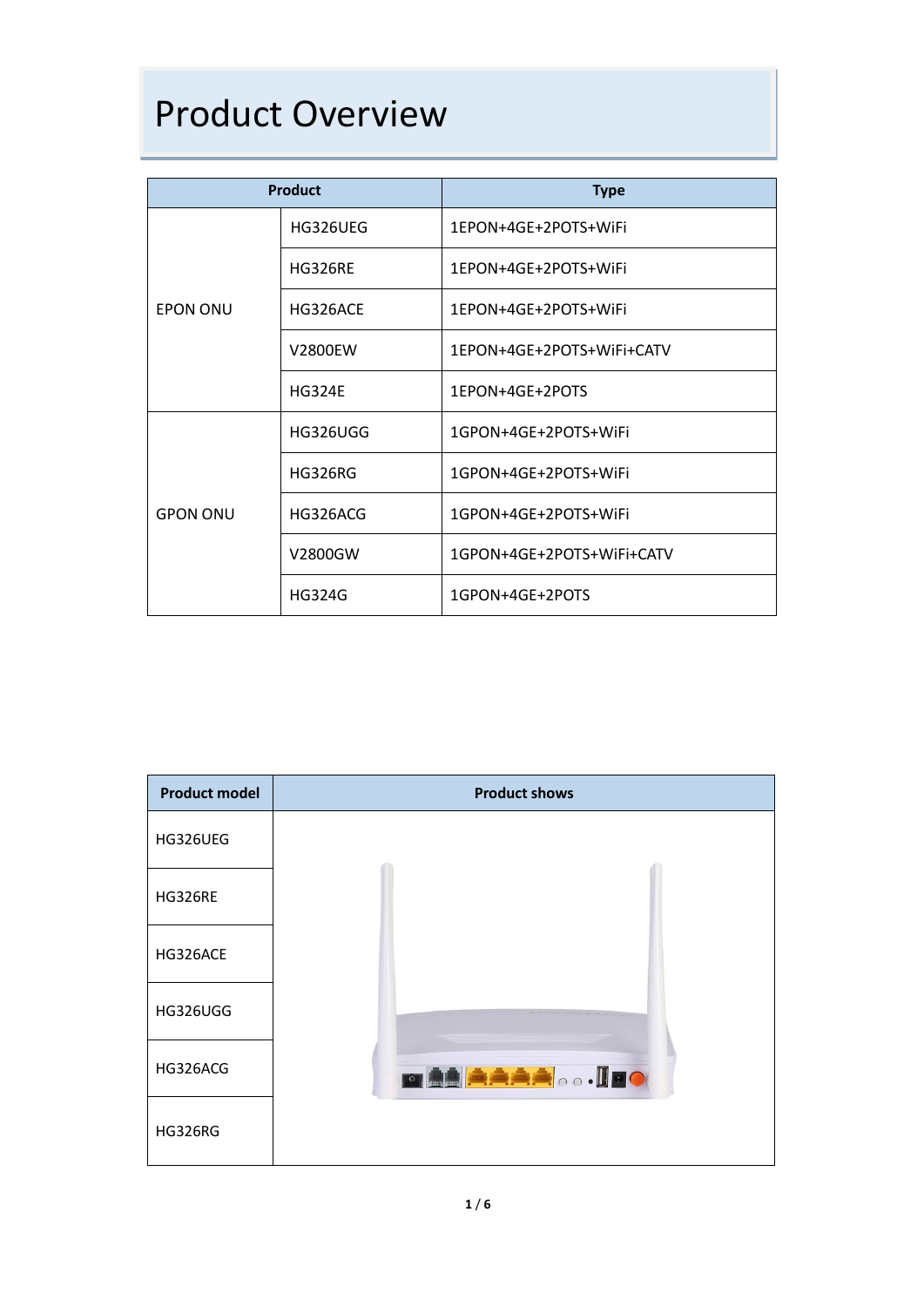

## Technical Specifications

- Power adapter input: 220V AC, 50HZ
- System power supply: See the nameplate on the device
- Ambient temperature:  $-5$   $\sim$  +55<sup>°</sup> $\Omega$ mbient humidity: 10%  $\sim$  90%(non-condensing)
- Store temperature:  $-30$   $\sim$  +60 $\degree$ Store humidity: 10%  $\sim$  90%(non-condensing)
- For other technical specifications, see the following table:

| <b>Model</b>   | <b>Dimension</b>                      | <b>Power</b> | <b>Power</b>       | Weight (No   |
|----------------|---------------------------------------|--------------|--------------------|--------------|
|                | $(L \times W \times H)$               |              | <b>Consumption</b> | <b>Power</b> |
|                |                                       |              |                    | Adapter)     |
| HG326UEG       |                                       | 12V,1A       | $\leq 10W$         | About 340g   |
| HG326UGG       | 205mm×140mm×37mm                      | 12V,1A       | $\leq 10W$         | About 340g   |
| <b>HG326RE</b> |                                       | 12V,1A       | $\leq 10W$         | About 340g   |
| <b>HG326RG</b> |                                       | 12V,1A       | $\leq 10W$         | About 340g   |
| <b>HG326AC</b> |                                       | 12V,1A       | $\leq 10W$         | About 340g   |
| V2800EW        | 247mm×147mm×37mm                      | 12V, 1.5A    | $\leq 10W$         | About 500g   |
| V2800GW        |                                       | 12V, 1.5A    | ≤10W               | About 500g   |
| <b>HG324E</b>  | $185$ mm $\times$ 122mm $\times$ 33mm | 12V,1A       | $\leq 10W$         | About 340g   |
| <b>HG324G</b>  |                                       | 12V,1A       | $\leq 10W$         | About 340g   |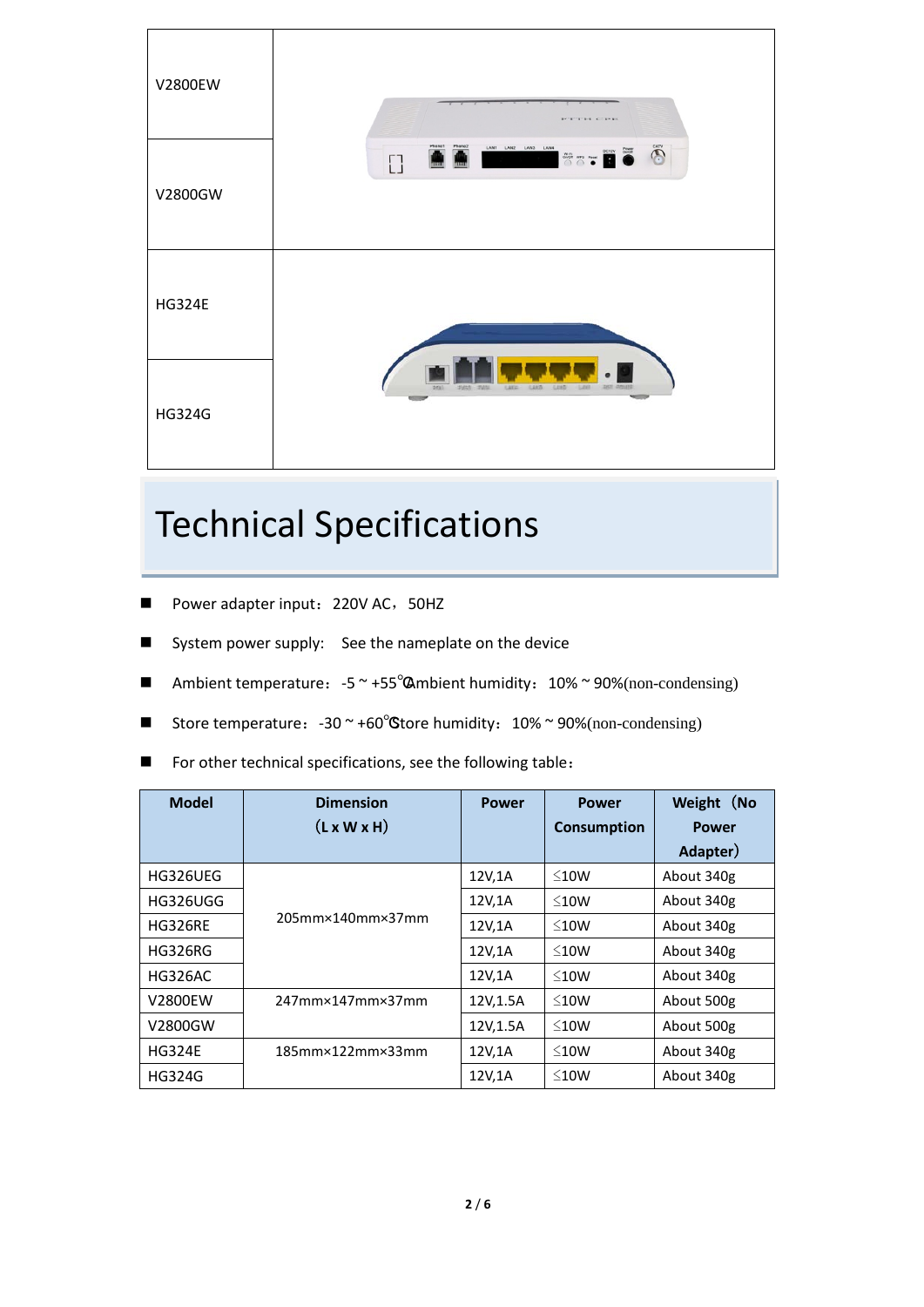## EPON HGU

| <b>Parameter</b> | <b>Hardware Parameter</b> |                                                                     |                    |               |                 |  |  |
|------------------|---------------------------|---------------------------------------------------------------------|--------------------|---------------|-----------------|--|--|
| <b>Name</b>      | <b>HG326UEG</b>           | <b>HG326ACE</b>                                                     | <b>V2800EW</b>     | <b>HG324E</b> | <b>HG326RE</b>  |  |  |
| Main chip        | <b>Broadcom</b>           |                                                                     |                    |               | Realtek         |  |  |
| <b>CPU</b>       | 400MHz                    |                                                                     |                    |               | 600MHz          |  |  |
| Memory           | 128M bytes DDR3           |                                                                     |                    |               |                 |  |  |
| Flash            | 128M NAND                 |                                                                     |                    |               | 16M SPI         |  |  |
| PON Port Type    | Optical module            |                                                                     |                    |               | <b>BOSA</b>     |  |  |
| <b>PON</b>       |                           | EPON, SC single-mode/single-fiber, symmetric 1.25Gbps               |                    |               |                 |  |  |
|                  | Tx 1310nm,                |                                                                     | Tx 1310nm, Rx      | Tx 1310nm,    |                 |  |  |
| Wavelength       | Rx 1490nm                 |                                                                     | 1490nm             | Rx 1490nm     |                 |  |  |
|                  |                           |                                                                     |                    |               |                 |  |  |
| Sensitivity      | <-27dBm(PX20+)            |                                                                     |                    |               |                 |  |  |
| Overload         | $> -3d$ Bm(PX20+)         |                                                                     |                    |               |                 |  |  |
| Optical Type     | SC/APC<br>SC/PC<br>SC/PC  |                                                                     |                    |               |                 |  |  |
|                  | 4*10/100/1000Mbps         |                                                                     |                    |               |                 |  |  |
| LAN interface    |                           | Auto adaptive Ethernet interfaces, Full/Half Duplex, RJ45 connector |                    |               |                 |  |  |
|                  | 2POTS, RJ11 connector     |                                                                     |                    |               |                 |  |  |
|                  | IEEE802.11b/g/n           | IEEE802.11b/g/n/ac                                                  | IEEE802.11b/g/n    | <b>Not</b>    | IEEE802.11b/g/n |  |  |
| Wireless         | 300Mbps, 2T2R             | 2.4G band: 300Mbps, 2T2R                                            | 300Mbps, 2T2R      | support       | 300Mbps, 2T2R   |  |  |
|                  |                           | 5G band: 400Mbps, 2T2R                                              |                    |               |                 |  |  |
| <b>CATV</b>      | none                      | none                                                                | 1 CATV F Connector | none          | none            |  |  |

| <b>Parameter Name</b> | <b>Software Parameter</b>                   |                               |                                                     |               |                |  |
|-----------------------|---------------------------------------------|-------------------------------|-----------------------------------------------------|---------------|----------------|--|
|                       | <b>HG326UEG</b>                             | <b>HG326ACE</b>               | <b>V2800EW</b>                                      | <b>HG324E</b> | <b>HG326RE</b> |  |
| Internet connection   |                                             |                               | Support Bridge, Route , Route and Bridge mixed mode |               |                |  |
|                       | Support Port rate limiting                  |                               |                                                     |               |                |  |
| <b>LAN</b>            | Support Loop detection                      |                               |                                                     |               |                |  |
|                       | Support VLAN tag mode                       |                               |                                                     |               |                |  |
|                       |                                             | Support VLAN transparent mode |                                                     |               |                |  |
| <b>VLAN</b>           | Support VLAN trunk mode                     |                               |                                                     |               |                |  |
|                       | Support VLAN 1:1 translation mode           |                               |                                                     |               |                |  |
|                       | Support VLAN QinQ mode                      |                               |                                                     |               |                |  |
|                       | Support IGMPv1/v2/v3                        |                               |                                                     |               |                |  |
| Multicast             | Support IGMP Proxy and MLD Proxy            |                               |                                                     |               |                |  |
|                       | Support IGMP Snooping and MLD Snooping      |                               |                                                     |               |                |  |
|                       | Support 4 queues                            |                               |                                                     |               |                |  |
|                       | Support SP and WRR                          |                               |                                                     |               |                |  |
| QoS                   | Support 802.1P                              |                               |                                                     |               |                |  |
|                       | <b>Support DSCP</b>                         |                               |                                                     |               |                |  |
|                       | Support IPv4, IPv6 and IPv4/IPv6 dual stack |                               |                                                     |               |                |  |
| L <sub>3</sub>        | <b>Support DHCP/PPPOE/Statics</b>           |                               |                                                     |               |                |  |
|                       | <b>Support Static route</b>                 |                               |                                                     |               |                |  |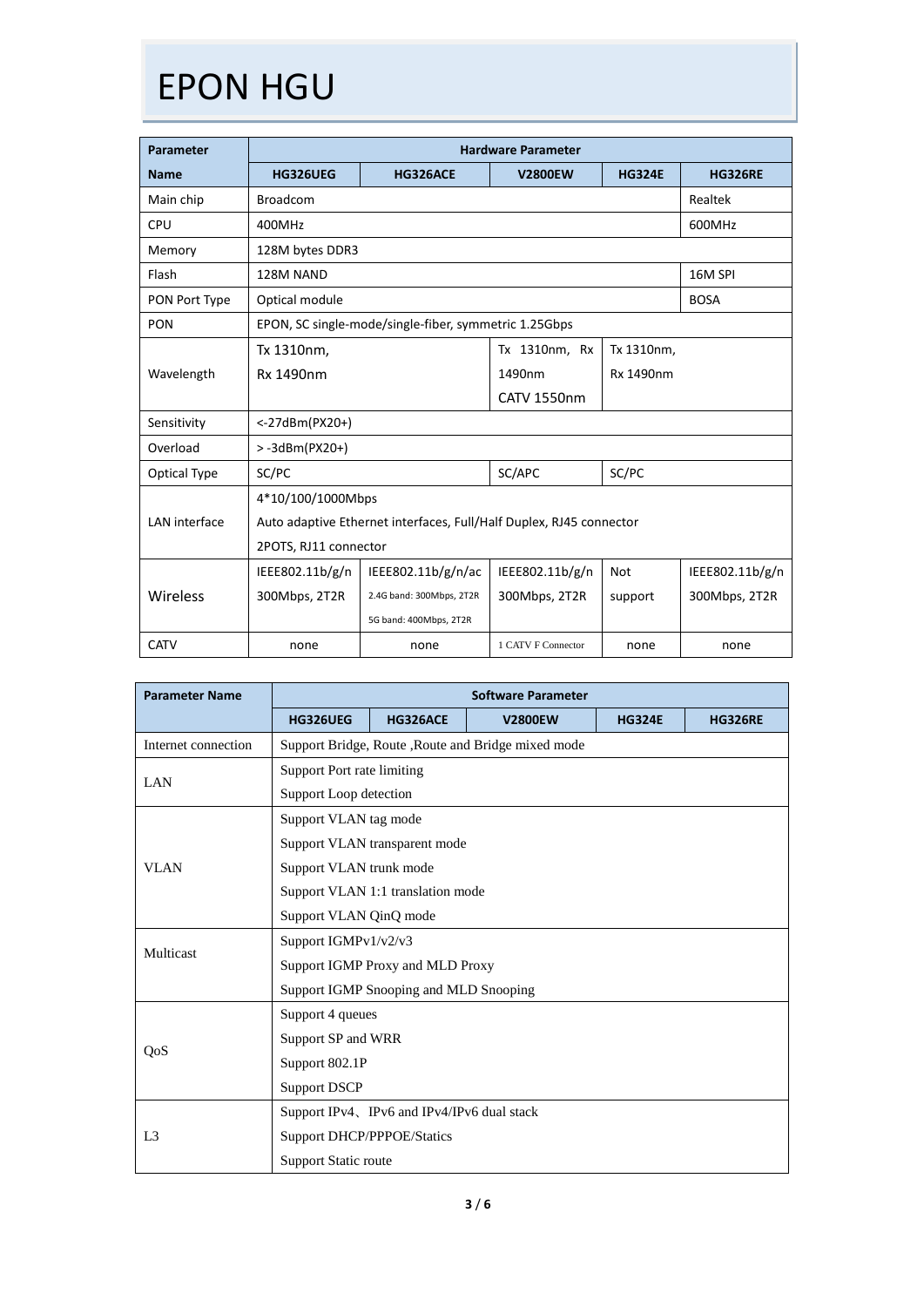|             | <b>Support NAT</b>                                                                  |             |                                                                                     |             |             |  |  |
|-------------|-------------------------------------------------------------------------------------|-------------|-------------------------------------------------------------------------------------|-------------|-------------|--|--|
|             | <b>Support DHCP Server</b>                                                          |             |                                                                                     |             |             |  |  |
|             | <b>Support DMZ</b>                                                                  |             |                                                                                     |             |             |  |  |
|             | <b>Support Virtual Server</b>                                                       |             |                                                                                     |             |             |  |  |
|             | <b>Support Firewall</b>                                                             |             |                                                                                     |             |             |  |  |
| Security    | Support Mac filter                                                                  |             |                                                                                     |             |             |  |  |
|             | Support ACL                                                                         |             |                                                                                     |             |             |  |  |
|             | Support URL filter                                                                  |             |                                                                                     |             |             |  |  |
|             | Support SIP protocol                                                                |             |                                                                                     |             |             |  |  |
|             |                                                                                     |             | Support Voice coding: ITU-T G.711/G.723/G.726/G.729, auto-negotiate with call agent |             |             |  |  |
|             |                                                                                     |             | Support Echo cancellation exceeding ITU-T G.165/G.168-2002, up to 128ms tail length |             |             |  |  |
|             |                                                                                     |             | Support high/low speed fax/Modem, bypass fax, and T38 fax                           |             |             |  |  |
| VoIP        |                                                                                     |             | Support InBand / RFC2833/SIP INFO, MD5 authentication, call forward, call waiting,  |             |             |  |  |
|             | hot-line call, and all kinds of value-added voice service. Multi-party conferencing |             |                                                                                     |             |             |  |  |
|             | Support Line testing according to GR-909                                            |             |                                                                                     |             |             |  |  |
|             |                                                                                     |             |                                                                                     |             |             |  |  |
|             |                                                                                     |             |                                                                                     |             |             |  |  |
|             |                                                                                     |             |                                                                                     |             |             |  |  |
|             | Mixed mode                                                                          |             |                                                                                     |             |             |  |  |
| WiFi        | Support 4 SSID                                                                      |             |                                                                                     |             |             |  |  |
|             | Support No-auth, WEP, WPA-PSK and WPA2-PSK function with AES, TKIP encryption       |             |                                                                                     |             |             |  |  |
|             | (HG324 can't support WiFi function)                                                 |             |                                                                                     |             |             |  |  |
|             |                                                                                     |             | Video<br>-RF<br>Output                                                              |             |             |  |  |
|             |                                                                                     |             | Bandwidth (MHz): 45                                                                 |             |             |  |  |
|             |                                                                                     |             | 875-RF<br>Output                                                                    |             |             |  |  |
| <b>CATV</b> | Not support                                                                         | Not support | Level(dBuv):80-AGC                                                                  | Not support | Not support |  |  |
|             |                                                                                     |             | Dynamic<br>Range                                                                    |             |             |  |  |
|             |                                                                                     |             | (dBm) :-6~+2                                                                        |             |             |  |  |
|             |                                                                                     |             |                                                                                     |             |             |  |  |
| Management  | Support CTC OAM 2.0 and 2.1                                                         |             |                                                                                     |             |             |  |  |
|             | Support WEB                                                                         |             |                                                                                     |             |             |  |  |
|             | Support TR069                                                                       |             |                                                                                     |             |             |  |  |
|             | <b>Support TELNET</b>                                                               |             |                                                                                     |             |             |  |  |

### GPON HGU

| <b>Parameter</b> | <b>Hardware Parameter</b>                    |                 |                        |               |                |  |  |
|------------------|----------------------------------------------|-----------------|------------------------|---------------|----------------|--|--|
| <b>Name</b>      | <b>HG326UGG</b>                              | <b>HG326ACG</b> | <b>V2800GW</b>         | <b>HG324G</b> | <b>HG326RG</b> |  |  |
| Main chip        | <b>Broadcom</b>                              |                 |                        |               | Realtek        |  |  |
|                  | GPON, SC single-mode/single-fiber,           |                 |                        |               |                |  |  |
| <b>PON</b>       | Upstream 1.25Gbps, Downstream 2.5Gbps.       |                 |                        |               |                |  |  |
|                  | 1310nm, Rx<br>Tx 1310nm,<br>Tx 1310nm,<br>Тx |                 |                        |               |                |  |  |
| Wavelength       | Rx 1490nm                                    |                 | 1490nm,<br><b>CATV</b> | Rx 1490nm     |                |  |  |
|                  |                                              |                 | 1550nm                 |               |                |  |  |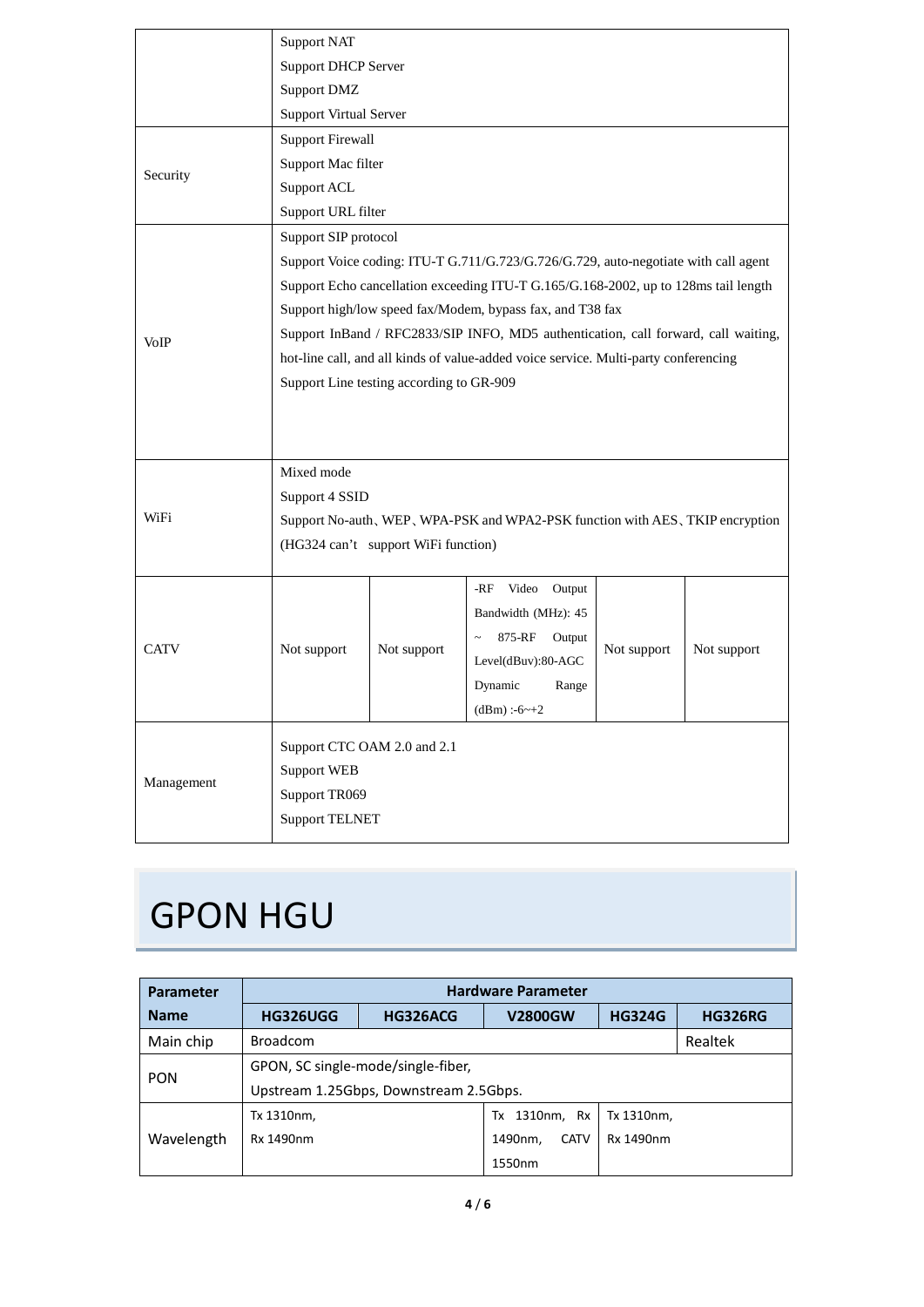| Sensitivity     | <-27dBm(CLASS B+)                                                   |                          |                 |      |                  |  |  |
|-----------------|---------------------------------------------------------------------|--------------------------|-----------------|------|------------------|--|--|
| Overload        |                                                                     | >-8dBm(CLASS B+)         |                 |      |                  |  |  |
| Optical Type    | SC/PC                                                               | SC/APC<br>SC/PC          |                 |      |                  |  |  |
|                 | 4*10/100/1000Mbps                                                   |                          |                 |      |                  |  |  |
| Interface       | Auto adaptive Ethernet interfaces, Full/Half Duplex, RJ45 connector |                          |                 |      |                  |  |  |
| Type            | 2POTS, RJ11 connector                                               |                          |                 |      |                  |  |  |
|                 | IEEE802.11b/g/n,                                                    | EEE802.11b/g/n/ac        | IEEE802.11b/g/n |      | IEEE802.11b/g/n, |  |  |
| <b>Wireless</b> | 300Mbps, 2T2R                                                       | 2.4G band: 300Mbps, 2T2R | , 300Mbps, 2T2R | None | 300Mbps, 2T2R    |  |  |
|                 |                                                                     | 5G band: 400Mbps, 2T2R   |                 |      |                  |  |  |
|                 |                                                                     |                          |                 |      |                  |  |  |

| <b>Parameter Name</b> | Software Parameter                                                                  |                                                     |                |               |                |  |  |
|-----------------------|-------------------------------------------------------------------------------------|-----------------------------------------------------|----------------|---------------|----------------|--|--|
|                       | <b>HG326UGG</b>                                                                     | HG326ACG                                            | <b>V2800GW</b> | <b>HG324G</b> | <b>HG326RG</b> |  |  |
| Internet connection   |                                                                                     | Support Bridge, Route , Route and Bridge mixed mode |                |               |                |  |  |
|                       |                                                                                     |                                                     |                |               |                |  |  |
| LAN                   | Support Loop detection                                                              |                                                     |                |               |                |  |  |
|                       | Support VLAN tag mode                                                               |                                                     |                |               |                |  |  |
|                       | Support VLAN transparent mode                                                       |                                                     |                |               |                |  |  |
| <b>VLAN</b>           | Support VLAN trunk mode                                                             |                                                     |                |               |                |  |  |
|                       |                                                                                     | Support VLAN 1:1 translation mode                   |                |               |                |  |  |
|                       | Support VLAN QinQ mode                                                              |                                                     |                |               |                |  |  |
|                       | Support IGMPv1/v2/v3                                                                |                                                     |                |               |                |  |  |
| Multicast             |                                                                                     | Support IGMP Proxy and MLD Proxy                    |                |               |                |  |  |
|                       |                                                                                     | Support IGMP Snooping and MLD Snooping              |                |               |                |  |  |
|                       | Support 4 queues                                                                    |                                                     |                |               |                |  |  |
| QoS                   | Support SP and WRR                                                                  |                                                     |                |               |                |  |  |
|                       | Support 802.1P                                                                      |                                                     |                |               |                |  |  |
|                       | <b>Support DSCP</b>                                                                 |                                                     |                |               |                |  |  |
|                       | Support IPv4, IPv6 and IPv4/IPv6 dual stack                                         |                                                     |                |               |                |  |  |
|                       | <b>Support DHCP/PPPOE/Statics</b>                                                   |                                                     |                |               |                |  |  |
|                       | Support Static route                                                                |                                                     |                |               |                |  |  |
| L3                    | <b>Support NAT</b>                                                                  |                                                     |                |               |                |  |  |
|                       | <b>Support DHCP Server</b>                                                          |                                                     |                |               |                |  |  |
|                       | Support DMZ                                                                         |                                                     |                |               |                |  |  |
|                       | <b>Support Virtual Server</b>                                                       |                                                     |                |               |                |  |  |
|                       | <b>Support Firewall</b>                                                             |                                                     |                |               |                |  |  |
| Security              | Support Mac filter                                                                  |                                                     |                |               |                |  |  |
|                       | Support ACL                                                                         |                                                     |                |               |                |  |  |
|                       | Support URL filter                                                                  |                                                     |                |               |                |  |  |
|                       | Support SIP protocol                                                                |                                                     |                |               |                |  |  |
|                       | Support Voice coding: ITU-T G.711/G.723/G.726/G.729, auto-negotiate with call agent |                                                     |                |               |                |  |  |
|                       | Support Echo cancellation exceeding ITU-T G.165/G.168-2002, up to 128ms tail length |                                                     |                |               |                |  |  |
| VoIP                  | Support high/low speed fax/Modem, bypass fax, and T38 fax                           |                                                     |                |               |                |  |  |
|                       | Support InBand / RFC2833/SIP INFO, MD5 authentication, call forward, callwaiting,   |                                                     |                |               |                |  |  |
|                       | hot-line call, and all kinds of value-added voice service. Multi-party conferencing |                                                     |                |               |                |  |  |
|                       |                                                                                     | Support Line testing according to GR-909            |                |               |                |  |  |
| Wireless              | Support                                                                             | Support                                             | Support        | Not support   | Support        |  |  |